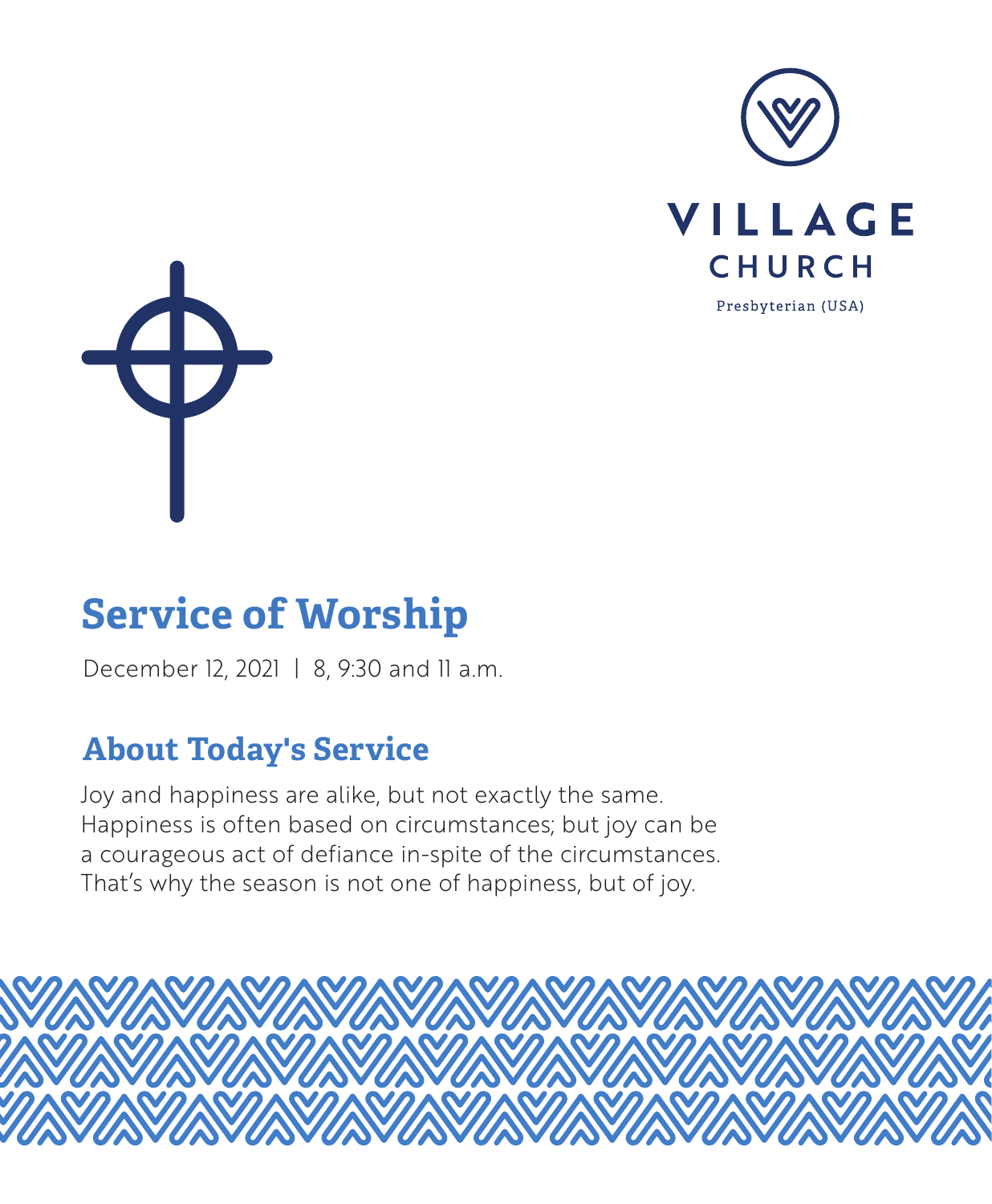## **GOD'S PEOPLE GATHER**

Prelude *Noel* (8 a.m.) arr. Michael Keller; Morning Bells *In Dulci Jubilo* (9:30, 11 a.m.) arr. John A. Behnke; Village Ringers

Words of Welcome Rev. Tom Are

Lighting the Candle of Joy **Brett, Emily, Harper & Lyla Rundle (8 a.m.)** Mike, Erica, Porter, Reagan & Piper Brune (9:30 a.m.) Todd & Sarah Keyser (11 a.m.)

Call To Worship

Come now to this place of rest and renewal; let your spirits rejoice in the presence of God.

**God strengthens those who are weak, comforts those who are broken-hearted, and God's light is life for all.**

Sung Response

**Come, thou long expected Jesus, born to set thy people free; from our fears and sins release us; let us find our rest in thee. Israel's strength and consolation, hope of all the earth thou art; dear desire of every nation, joy of every longing heart.**

\*Hymn, No. 143 (v. 1-3) *Angels, from the Realms of Glory*

\*Prayer of Confession **Rev. According to the Confession** Rev. Melanie Hardison

**Gracious and Eternal God, Our prayer this week is simple: train our eyes to see what you see, our hearts to love what you love, our desire to want what you want. With your help, we will draw closer to the dreams you have always held for us: dreams you have never forgotten, dreams you will never abandon.** (Silent Prayer)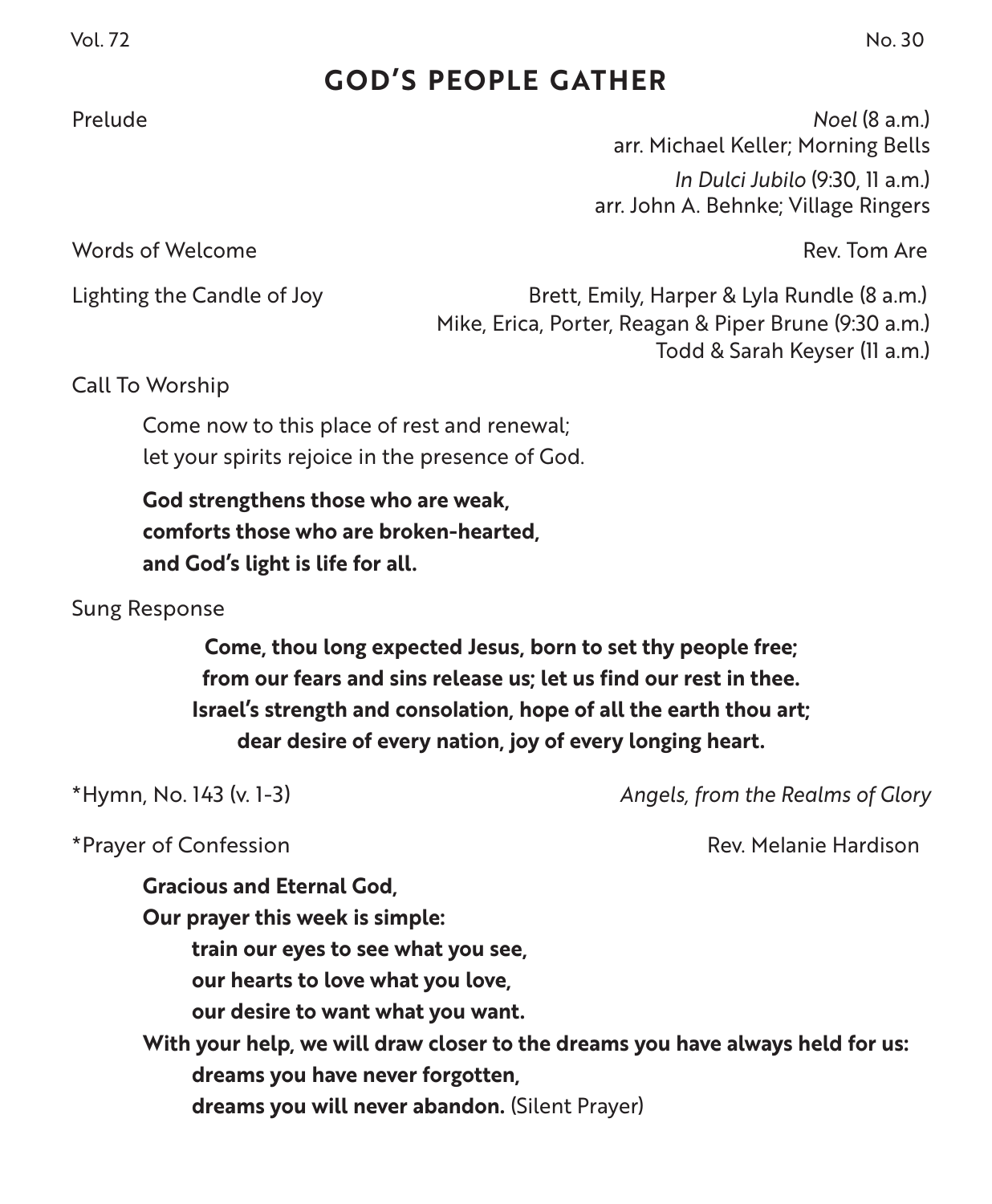#### \*Assurance of God's Grace

**All creation, join in praising God Creator, Spirit, Son, evermore your voices raising to the eternal Three in One: come and worship, come and worship, worship Christ, the newborn King!**

## **PROCLAMATION OF THE WORD**

Time with the Children Brooke Brundige Brooke Brundige

Call to Prayer

**How silently, how silently, the wondrous gift is given! So God imparts to human hearts the blessings of his heaven. No ear may hear his coming, but in this world of sin, where meek souls will receive him, still, the dear Christ enters in.**

Prayers of the People and The Lord's Prayer

**Our Father, who art in heaven, hallowed be thy name. Thy kingdom come, thy will be done, on earth as it is in heaven. Give us this day our daily bread; and forgive us our debts, as we forgive our debtors; and lead us not into temptation, but deliver us from evil. For thine is the kingdom and the power and the glory, forever. Amen.** Anthem *Lions and Oxen Will Feed in the Hay*

| AIIIIII                 | LIVIIS QUIQ OXEN WILL LEEQ IN LITE HOLY<br>arr. Michael Connolly; The Village Choir |                       |
|-------------------------|-------------------------------------------------------------------------------------|-----------------------|
| Prayer for Illumination |                                                                                     |                       |
| Scripture               |                                                                                     | Luke 3:1-18 (pg. 934) |
| Sermon                  | Tidings of Happiness Joy                                                            | Rev. Tom Are          |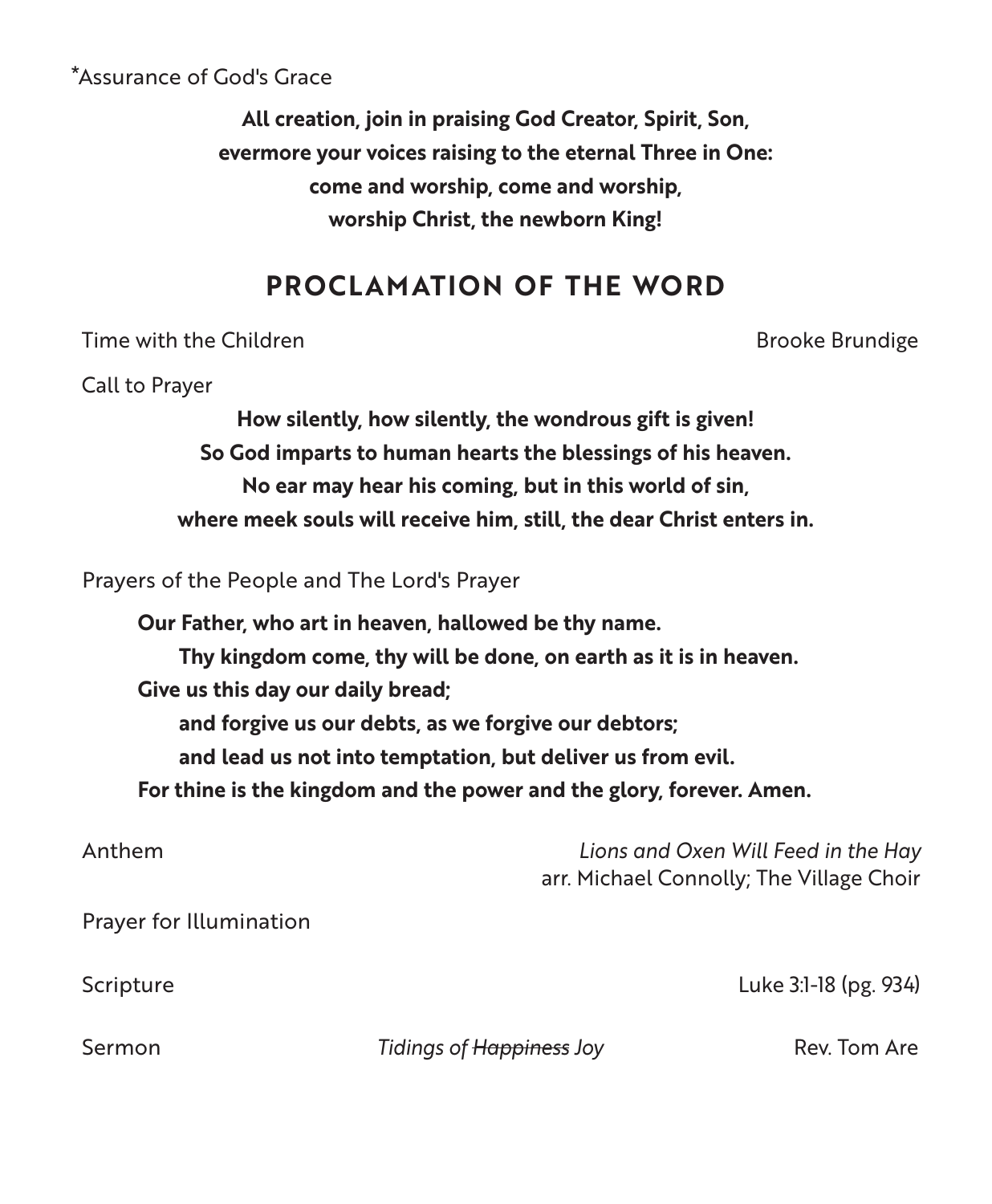## **RESPONSE TO THE WORD**

Call for the Offering

\*Hymn, No. 115 *Away in a Manger*

 Offertory Anthem *Carol of the Bells* (8 a.m.) arr. Jason W. Krug; Morning Bells *I Wonder as I Wander* (9:30, 11 a.m.) arr. Karen Lakey Buckwalter; Village Ringers

\*Sung Response

**So bring him incense, gold, and myrrh; come, one and all, to own him. The king of kings salvation brings; let loving hearts enthrone him. Raise, raise the song on high; the virgin sings her lullaby. Joy, joy for Christ is born, the babe, the son of Mary.**

\*Prayer of Dedication

\*Hymn, No. 119 *Hark! The Herald Angels Sing*

\*Benediction

\*Benediction Response

**O come, Desire of nations, bind all peoples in one heart and mind; bid envy, strife, and discord cease; fill the whole world with heaven's peace. Rejoice! Rejoice! Emmanuel shall come to thee, O Israel.**

\*Postlude *Good Christian Friends, Rejoice!* arr. Norman Dello Joio

*\*All who are able may stand © A-705103 for all hymns*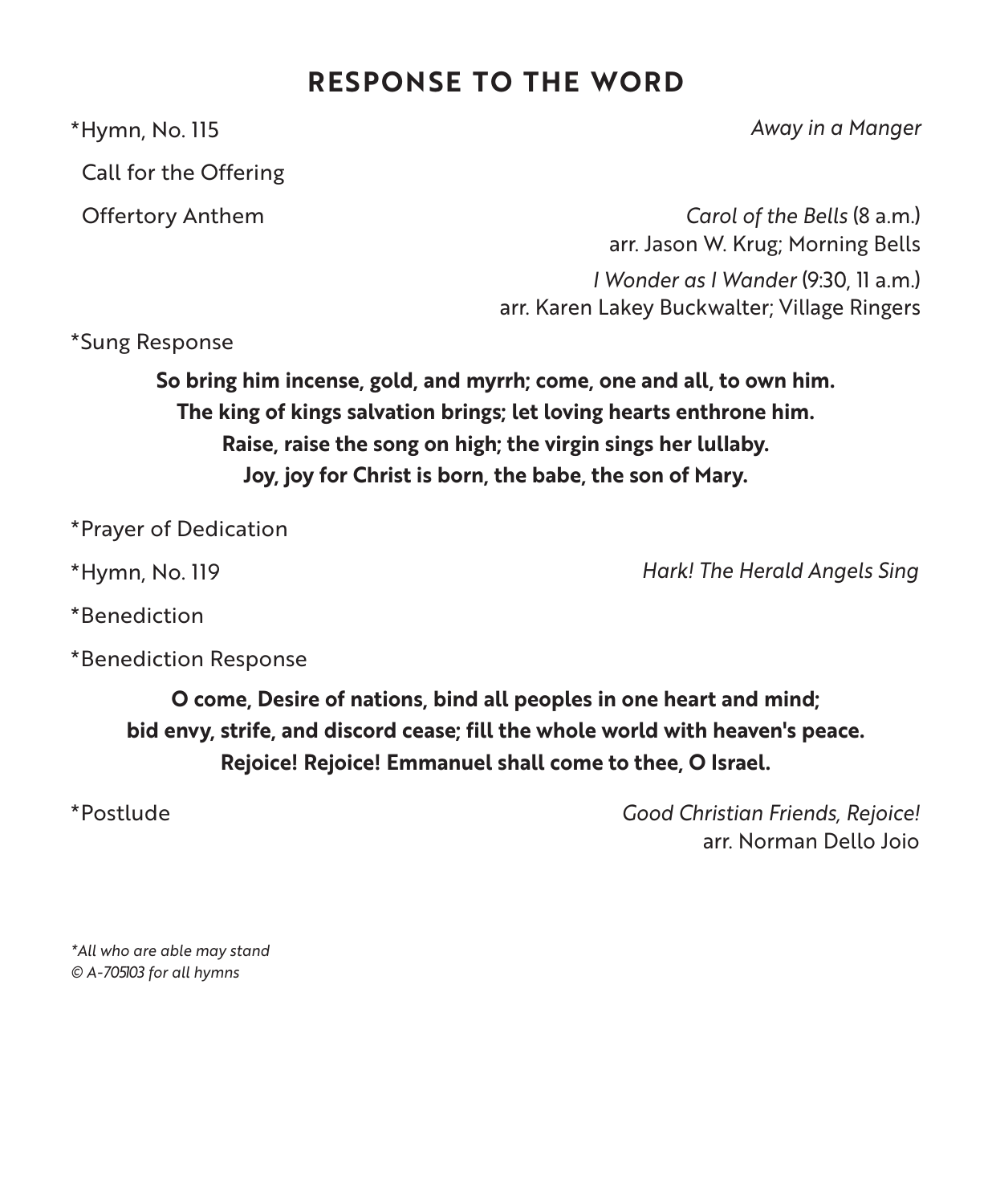**Advent Daily Devotional Videos** – As we wait together for Jesus Christ to be born, join us Mondays through Saturdays for a 2-3 minute video devotional offered by our pastors and other ministry leaders. Each devotional features a scripture passage and brief reflection offering a word of inspiration and hope for us all. Sign up for emails at villagepres.org/subscribe.

#### **Christmas Eve Services**

**Misson Campus** – 3 & 5 p.m. Family Worship with the Gathering Band; 7 & 9 p.m. Candlelight Services; 11 p.m. Candlelight Communion Service

**Antioch Campus** – 5 p.m. Family Service; 7 p.m. Candlelight Service

*Child care is available during the 5 & 7 p.m. Christmas Eve services at both campuses. All Mission Campus services will be livestreamed at villagepres.org/online.*

#### **Journey to the Star**

**2-6 p.m. Christmas Eve** – Come journey to the star at the Mission Campus or make a point to stop before or after worship. Help us make the star SHINE with your hopes and prayers for another new year. Take a little light with you to share with friends and family who need to remember the light still shines. The Antioch Campus star will be on display starting Christmas Eve.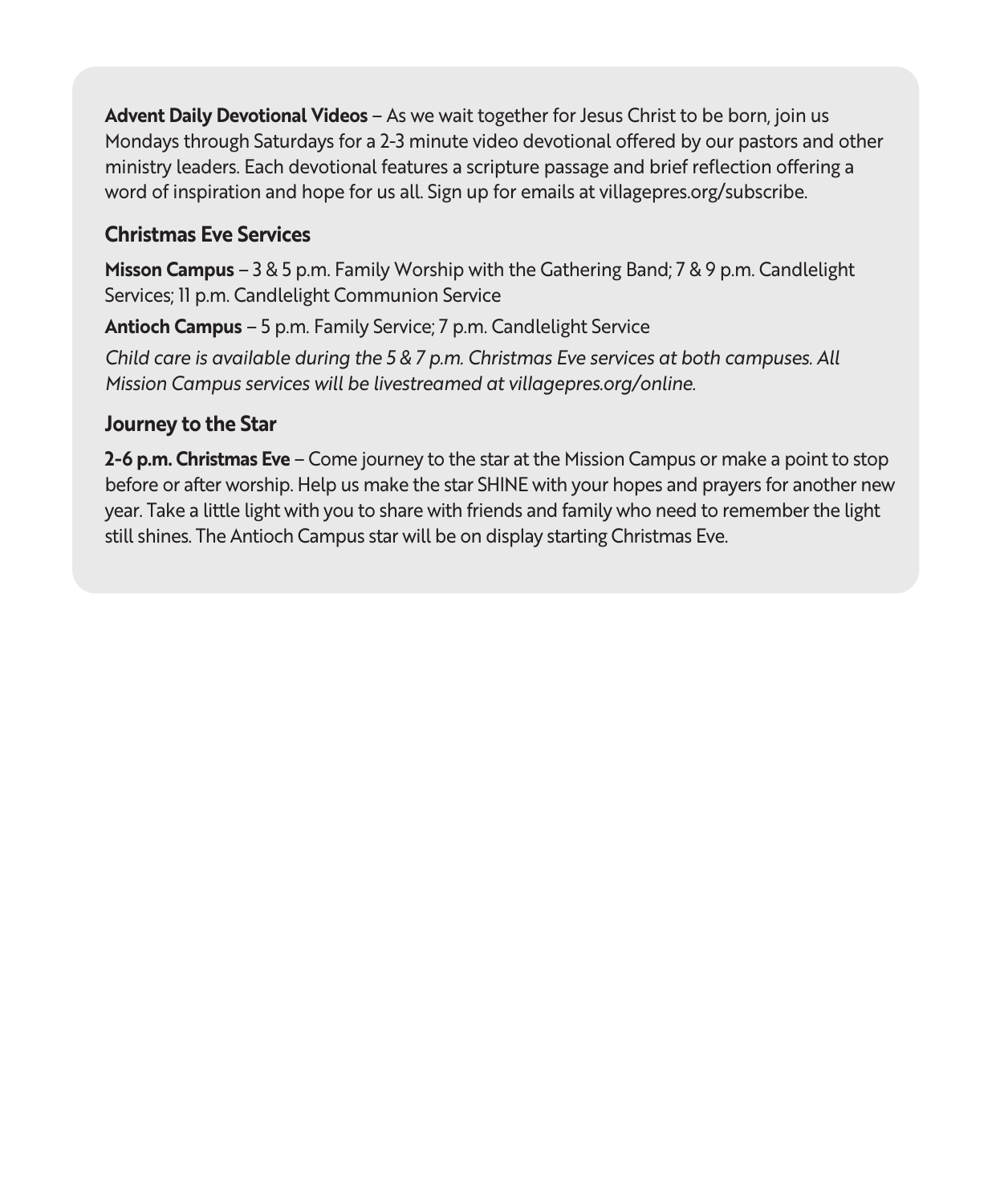## **WELCOME TO VILLAGE CHURCH**

We're so happy to have you worshiping with us today! Visit villagepres.org to learn more about Village Church, including upcoming events, ways to connect and serve, how to give and more.

**New to Us?** Village Presbyterian Church is a Presbyterian Church (USA) family of faith that is inclusive and welcoming of all people. We are one church worshiping at two campuses. Our Mission Campus is located at 6641 Mission Road in Prairie Village, and our Antioch Campus is located at 14895 Antioch Road in Overland Park.

**The Gathering** – Join us for The Gathering, an alternative style of worship at Village Church, 5 p.m. Sundays in Friendship Hall at our Mission Campus. Learn more at vpcthegathering.org. **Get Village Church News & Updates** – Sign up to receive the weekly eNews, Rev. Tom Are's weekly eNote and Daily Devotional emails at villagepres.org/subscribe.

## **CHILDREN & FAMILY MINISTRY**

**First-Floor Child Care Available** – Child care is available for infants to 4-year-olds during the 9:30 a.m. & 5 p.m. services in Rooms 114, 111 and/or 106. Preschool Lighthouse–Ages 2-4 –Preschool and Pre-K ages meet on the first floor. Registration and sign-ins are located outside Room 106. Elementary Lighthouse–K-6th Grade–Elementary ages meet on the third floor. Registration and sign-ins are located outside Room 307.

## **CONNECTIONAL MINISTRIES**

**Curbside Pickup Wednesday Family Meals** – Order \$5 meals by noon Mondays at villagepres.org/ wednesday-family-dinners. Curbside pickup is at the Mission Campus north entrance between 4:30 & 5:30 p.m. Dec. 15 is our Christmas Dinner. Curbside meals will take a Christmas Break and resume on Jan. 12. Contact Cindy Wilcox at cindy.wilcox@villagepres.org or call 913-671-2331 with questions.

#### **MISSION**

**Food Pantry** – We are requesting soups & broths of all kinds, along with crackers. The Clothes Closet hopes that you will have some Christmas decorations to donate - ornaments, wreaths, but NO trees. Inspirational books and bibles are also appreciated. We also need winter coats/hats/gloves.

**Decorate The Village Trees With Diapers And Hats & Mittens** – Now thru Dec. 26, come put hats and mittens on our trees and diapers (all sizes welcome including adult large and XL) under our trees to give to families served by the Village Clothes Closet/Food Pantry. Trees are located at the south entrance and in the Welcome Center. Contact Deborah White at 913-671-2369 or deborah.white@villagepres.org for more information.

**Joy Offering & Christmas Project Offering** (Dec. 19) supports current and retired church workers in need (50%) and to students attending Presbyterian-related schools and colleges equipping communities of color as well as leadership development efforts of the Racial Equity Office of the Presbyterian Mission Agency (50%). Place donations in the green envelopes provided in the hymnal slots.

#### **MUSIC**

**Tidings Of Joy: Lessons and Carols** – 3 & 6 p.m. Sunday, Dec. 19, Village on Mission Sanctuary. Don't miss this joyful Kansas City tradition featuring the Tidings of Joy Chorus, Orchestra and soloists. No reservation necessary. A free-will offering will benefit our Signature Mission, Artists Helping the Homeless-Johnson County Respite House. Email amy.turpin@villagepres.org by Dec. 12 to make child care reservations.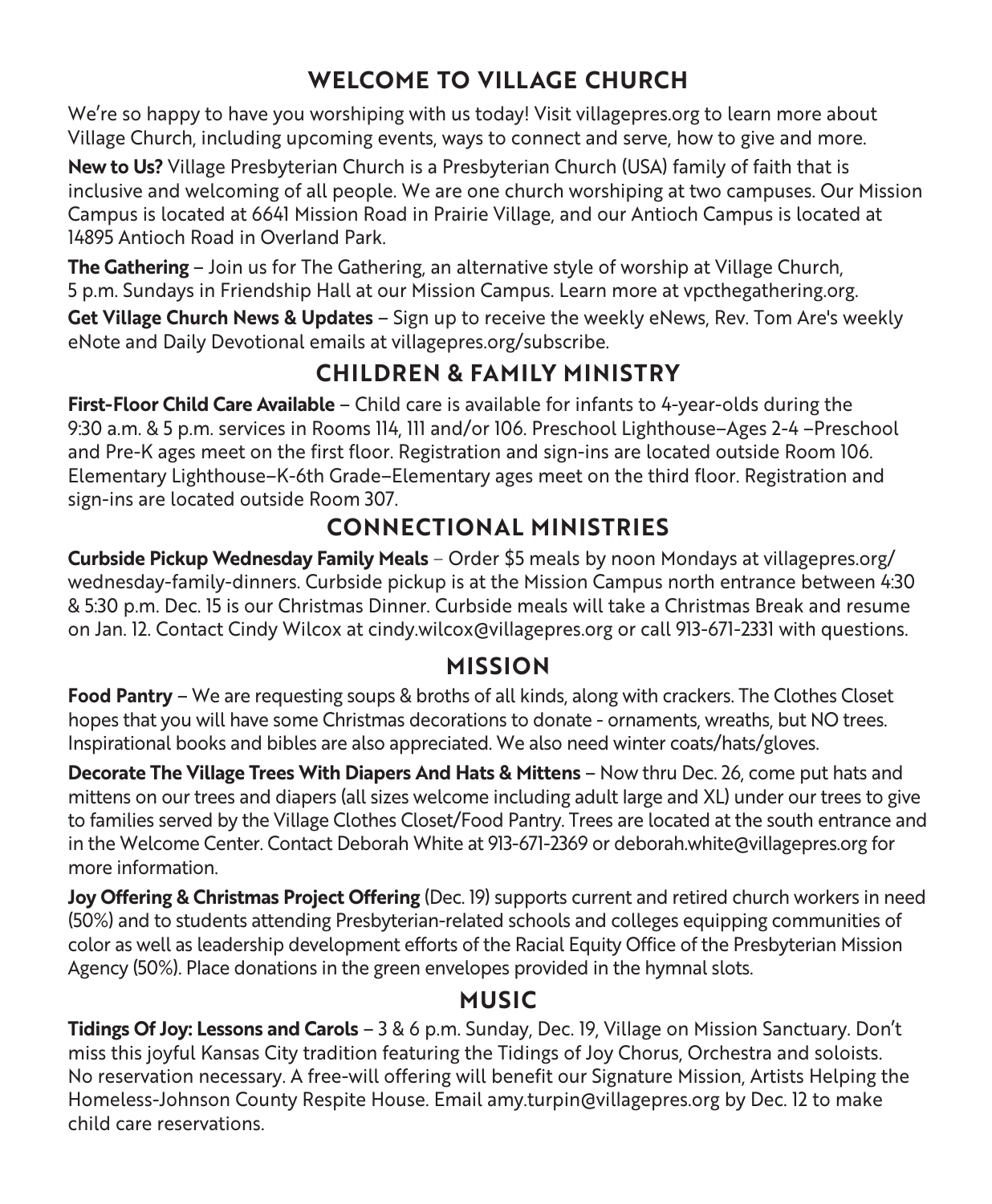**Celebrate Christmas Joy With Te Deum Chamber Choir** – 7 p.m. Monday, Dec. 20, in the Sanctuary. Led by Matthew Christopher Shepard, the ensemble will share music for choir and harp, including pieces by Betinis, Paulus and Heitzig. For tickets, visit te-deum.org. Village Church members are invited to enter the discount code VPC2021 for 20% off the ticket price.

**The Snow Globes + Barnaby Bright** – Local KC bands Barnaby Bright & The Snow Globes will join forces for a magical Christmas concert at 7 p.m. Tuesday, Dec. 21, in the Mission Campus Sanctuary. For the past decade, The Snow Globes have been entertaining audiences around the Kansas City Metro area with holiday classics. Barnaby Bright released their first Christmas album last year. The New York Times named it one of the top 20 Christmas Albums of 2020.

## **PASTORAL CARE & COUNSELING**

**Remembering & Honoring Your Loved Ones at Christmas** by making a donation towards a poinsettia. Your \$15 donation remembers him/her while supporting our poinsettia ministry. Donations can be made through Christmas. Your loved one(s)' name(s) will be printed in a future publication. Go online at shop.villagepres.org/poinsettia OR send the printed name(s) with a check for \$15 per person/name to the Janice Gill, Village Presbyterian Church, 6641 Mission Rd., Prairie Village, KS 66208.

#### **YOUNG ADULT MINISTRY For all 20's & 30s**

**Parent & Family Christmas Dinner** – 5:30-7 p.m. Dec. 15, for young adult parents and kiddos. Let's join together in Friendship Hall (distanced) and enjoy a Christmas dinner together. Child care provided after dinner. RSVP required at VillagePresYA.org/winter.

**Christmas Party!** 7-9 p.m. Dec. 18, at Amigoni Winery. It's been a long couple of years, and what we know to be true is that when joy isn't readily apparent, we sometimes have to create it. Wear something sparkly and let's celebrate our ability to be together. Vaccinated persons welcome. RSVP required at VillagePresYA.org/christmas.

### **YOUTH MINISTRY**

**Join Us for Any of Our Weekly Activities** – No sign-up is required; masks required while in the building. All weekly activities below meet in the Youth Loft (Room 333).

**Sunday Series** – 9:30-10:30 a.m. for middle & high school. **SNL** (HS youth group) – Sundays 6:30- 8:30 p.m. **Lofternoons** (MS after school program) – Tuesdays 4-5:30 p.m. **GPS** (MS youth group) – Wednesdays 6:30-8 p.m. **Early Table** (HS morning devotional) – 7:30-8:15 a.m.

**SEEKING VOLUNTEERS** – We are seeking volunteers to help answer the phones at the Mission Campus south reception desk occasionally for 2-4 hours during the 8:30 a.m.-4:30 p.m. workday Monday through Friday. The phone system is very easy to learn and it's a great place to meet lots of people. If you are interested in a job that doesn't require a regular commitment, call Karen at the south reception desk at 913-262-4200.